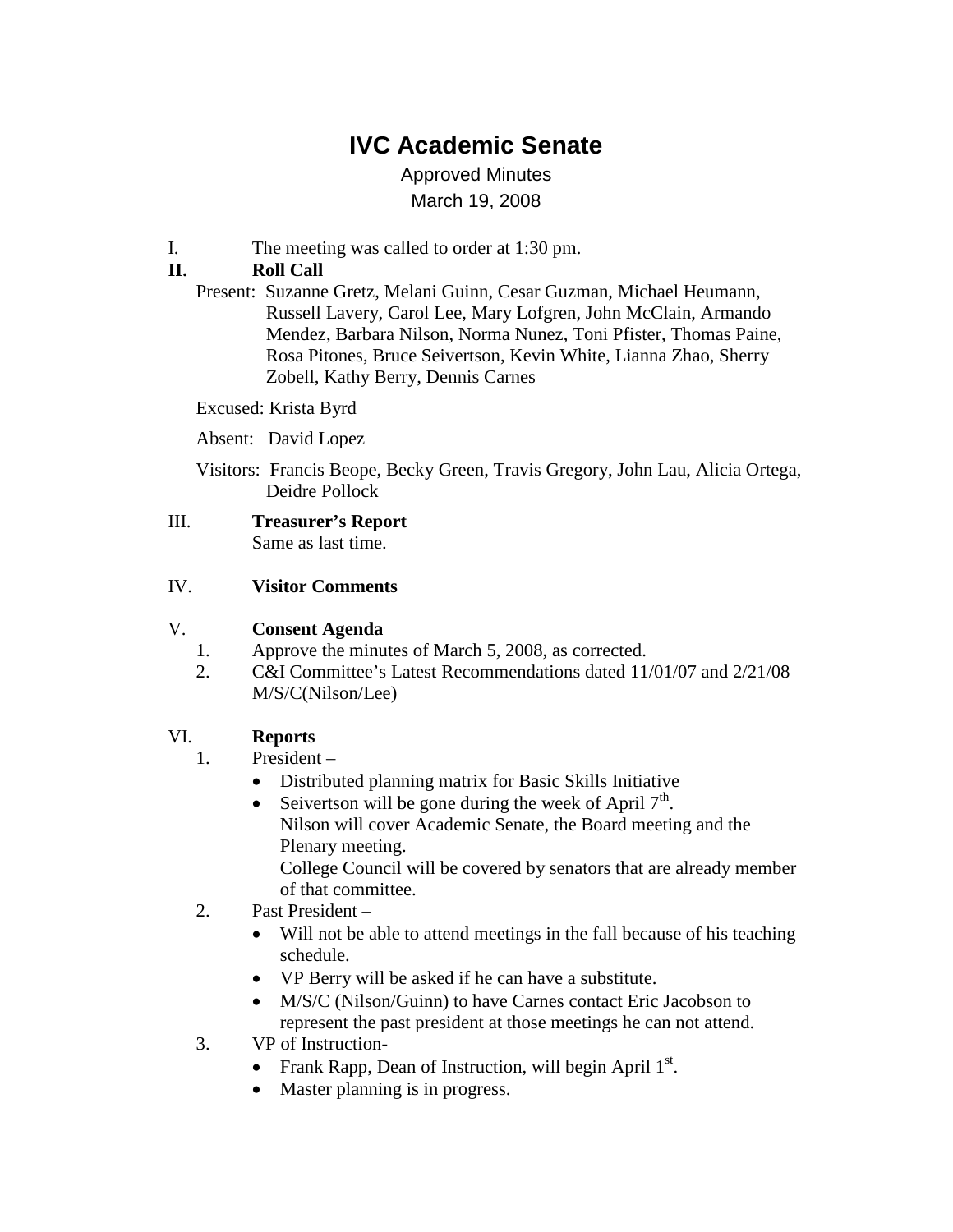- Goals in instructional area are student success, retention, and outcome.
- With budget trouble coming, we will probably only be able to do priority one items.
- SLO coordinator is not in the contract, needs to be added.
- C&I making title V changes.
- Program Review process will begin in April.
	- March 31 at 1:30 super core group will meet to determine what the document will look like.
- BSI committee has completed the assessment and plan.
	- Need to prepare the budget for research, curriculum development, staff development, instructional equipment supplies, counseling and other.
	- Plan has to go to the state by May 15.
	- John McClain and Bruce Seivertson have indicated their interest in being the coordinator.
- 4. ASG President absent

# VII. **Academic and Professional Matters**

- 1. BSI Appointment John McClain and Bruce Seivertson have indicated their interest in being the coordinator. M/S/C (Mendez/Heumann) to recommend their names to the BSI committee.
- 2. By-Laws Continued Melani Guinn and Armando Mendez M/S/C (Guinn/Gretz) to table this matter.
- 3. Becky Green, Director of CFCS explained to the senate about the alignment project with the other community colleges in the state for students seeking a CFCS credential. The community colleges have decided on the core courses, which will have the same names. The universities and the credentialing committee have stated they will accept this alignment
- 4. Title IX Officer Appointment M/S/C (Nilson/Zhao) to appoint Russell Lavery as a Title IX Officer.

## VIII. Discussion

- 1. Emergency Evacuation Statement for All Syllabi discussed
	- posted in classroom
	- need training for instructors
	- redo map (blue area is too large)
	- need to take this seriously
	- nothing for deaf students
	- decided to table need more facts to choose pertinent information for the syllabi
- 2. Academic Senate Awards Committee Mendez, Nilson, and Guzman volunteered.